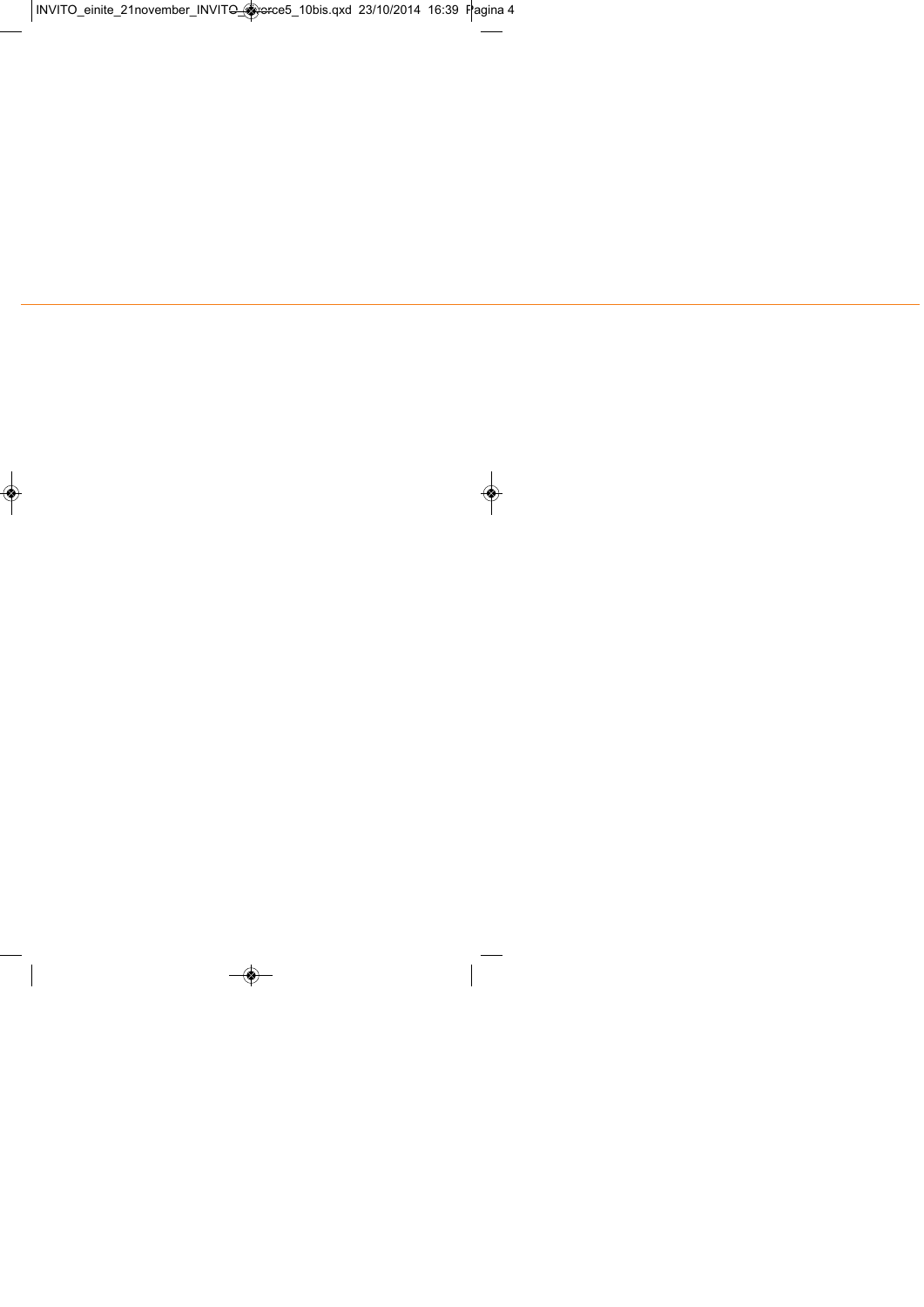**Welcome Address Guido Alfani**  DONDENA Università Bocconi and Principal Investigator, EINITE

Chair **Richard Smith** University of Cambridge

## **What To Do with the Super-Rich? The Social Position of the Wealthiest in Theory and in Practice, 13th-18th Centuries**

**Guido Alfani, Roberta Frigeni** and **Ross MacMillan** Università Bocconi

**Rich and Poor in Western Europe ca. 1375-1475. The Political Paradox of Material Wellbeing Samuel Cohn University of Glasgow** 

**Market, Risks and Inequality in Renaissance Florence Giovanni Ceccarelli** University of Parma

**Common Good, Public Debt and the Political Utility of Economic Inequality (14th-16th Centuries) Giacomo Todeschini** University of Trieste

**In-Aequalitas: A database of texts about inequality (ca. 400-1830) Roberta Frigeni** Università Bocconi

**For information DONDENA tel. + 39 02 5836.5384 dondena.research@unibocconi.it www.dondena.unibocconi.it/EINITE**

**Registration required at www.unibocconi.it/eventi**